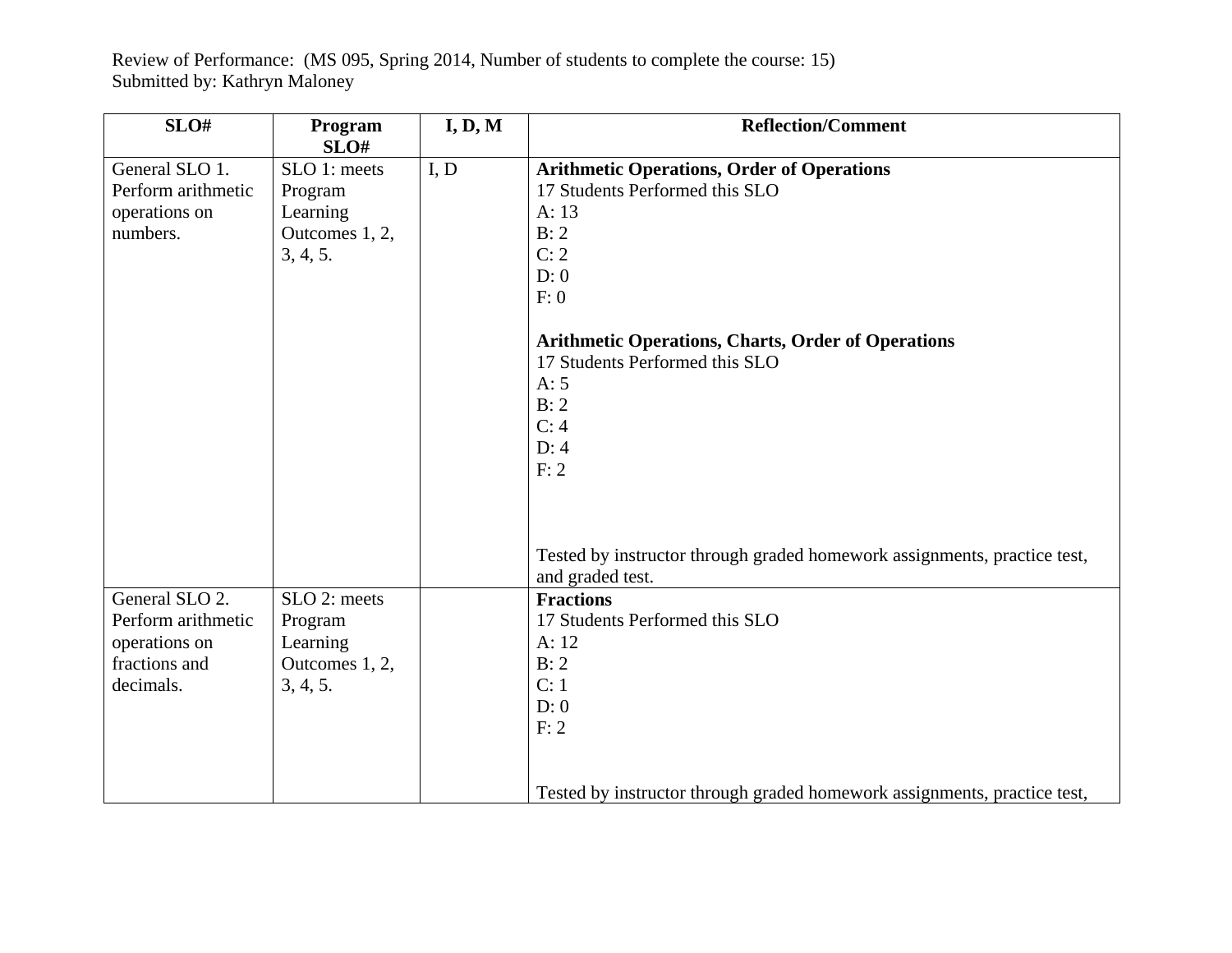|                   |                | and graded test.                                                         |  |  |
|-------------------|----------------|--------------------------------------------------------------------------|--|--|
| General SLO 3.    | SLO 3: meets   | <b>Metric and American Conversion</b>                                    |  |  |
| Solve problems    | Program        | 15 Students Performed this SLO                                           |  |  |
| involving ratios, | Learning       | A: 12                                                                    |  |  |
| proportions,      | Outcomes 1, 2, | B:1                                                                      |  |  |
| percent,          | 3, 4, 5.       | C:1                                                                      |  |  |
| measurement, and  |                | D: 0                                                                     |  |  |
| geometric         |                | F: 0                                                                     |  |  |
| problems.         |                |                                                                          |  |  |
|                   |                | <b>Percent</b>                                                           |  |  |
|                   |                | 15 Students Performed this SLO                                           |  |  |
|                   |                | A:1                                                                      |  |  |
|                   |                | B: 5                                                                     |  |  |
|                   |                | C: 4                                                                     |  |  |
|                   |                | D: 4                                                                     |  |  |
|                   |                | F: 1                                                                     |  |  |
|                   |                |                                                                          |  |  |
|                   |                |                                                                          |  |  |
|                   |                | Tested by instructor through graded homework assignments, practice test, |  |  |
|                   |                | and graded test.                                                         |  |  |
| General SLO 4.    | SLO 4: meets   | <b>Algebraic Equations</b>                                               |  |  |
| Simplify          | Program        | 15 Students Performed this SLO                                           |  |  |
| expressions.      | Learning       | A: 12                                                                    |  |  |
|                   | Outcomes 1, 2, | B: 2                                                                     |  |  |
|                   | 3, 4, 5.       | C: 1                                                                     |  |  |
|                   |                | D: 0                                                                     |  |  |
|                   |                | F: 0                                                                     |  |  |
|                   |                |                                                                          |  |  |
|                   |                |                                                                          |  |  |
|                   |                | Tested by instructor through graded homework assignments, practice test, |  |  |
|                   |                | and graded test.                                                         |  |  |
| General SLO 5.    | SLO 5: meets   | <b>Geometry and Proportions</b>                                          |  |  |
| Solving basic     | Program        | 14 Students Performed this SLO                                           |  |  |
| equations.        | Learning       | A: 10                                                                    |  |  |
|                   | Outcomes 1, 2, | B: 2                                                                     |  |  |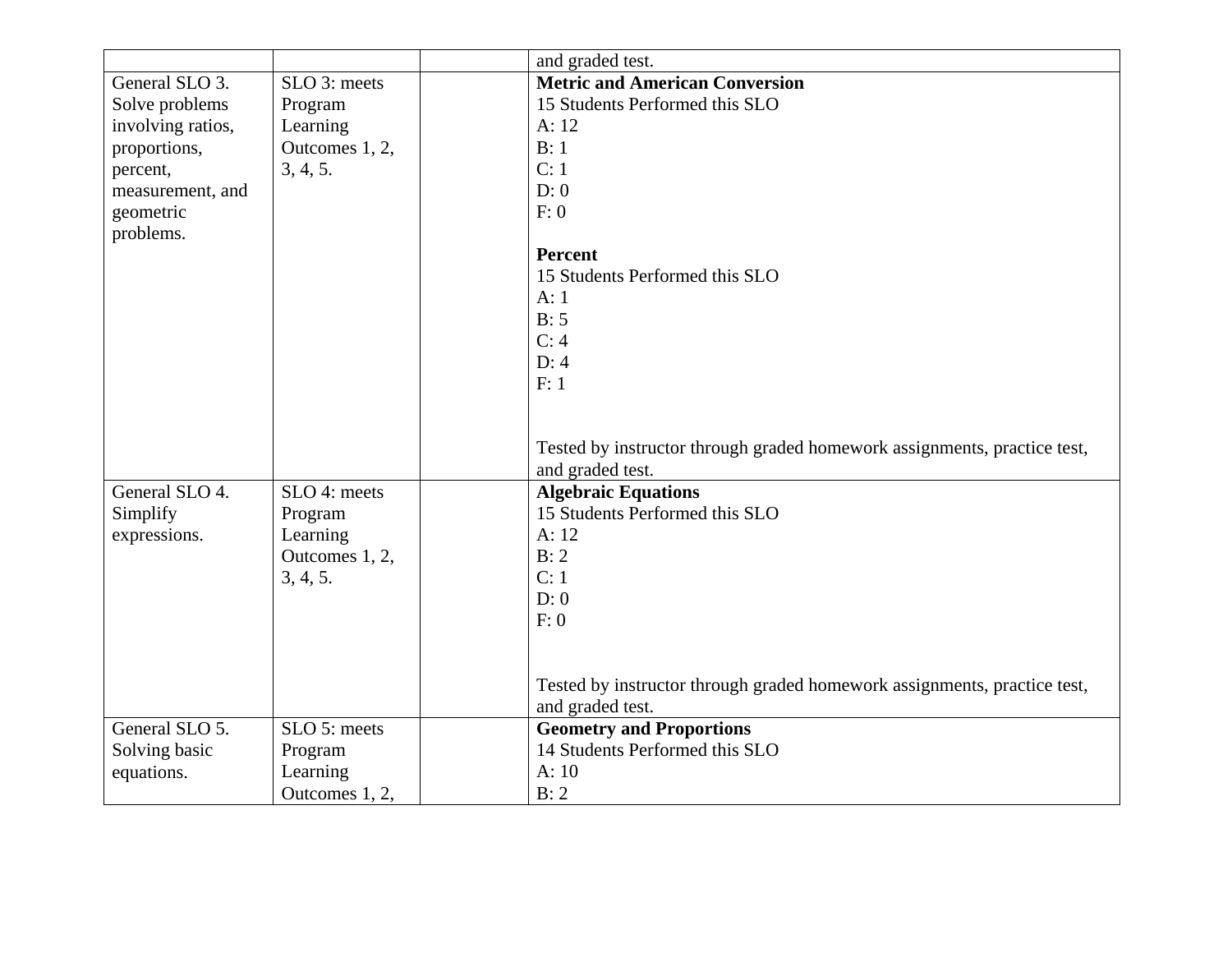| 3, 4, 5. | C: 0                                                                     |
|----------|--------------------------------------------------------------------------|
|          | D: 2                                                                     |
|          | F: 0                                                                     |
|          | <b>Pythagorean Theorem</b>                                               |
|          | 15 Students Performed this SLO                                           |
|          | A: 11                                                                    |
|          | B: 2                                                                     |
|          | C: 0                                                                     |
|          | D:1                                                                      |
|          | F: 1                                                                     |
|          |                                                                          |
|          | Tested by instructor through graded homework assignments, practice test, |
|          | and graded test.                                                         |

**Additional observations:** (recommendations that might involve more than one division, or wider approval than the instructor making changes in the course. Ex: Making the course writing intensive. This is not a college policy as yet. No additional observations or recommendations.

**Special comments:** explanations on course grading, opportunities to achieve outcomes, how many students receive an A, B, C, etc.

**Opportunity to Achieve Outcomes**: The students this semester were enrolled in Bookkeeping or Automotive. As a class project I gave them details to create a container store. This was a two day project. On the first day they were given an inventory list and required to calculate unit price, percent markup, and selling price. The second day I gave them a monthly report showing how much inventory they sold. From this information they were required to determine total revenue minus necessities such as cash power, taxi money (to go to the bank), employee wages and miscellaneous funds. I really enjoyed this project and the students got a small taste of what it would be like to own their own business.

SLOs: 1, 2, and 3.

|              |  |  | Withdrawl |
|--------------|--|--|-----------|
| <b>MS095</b> |  |  |           |